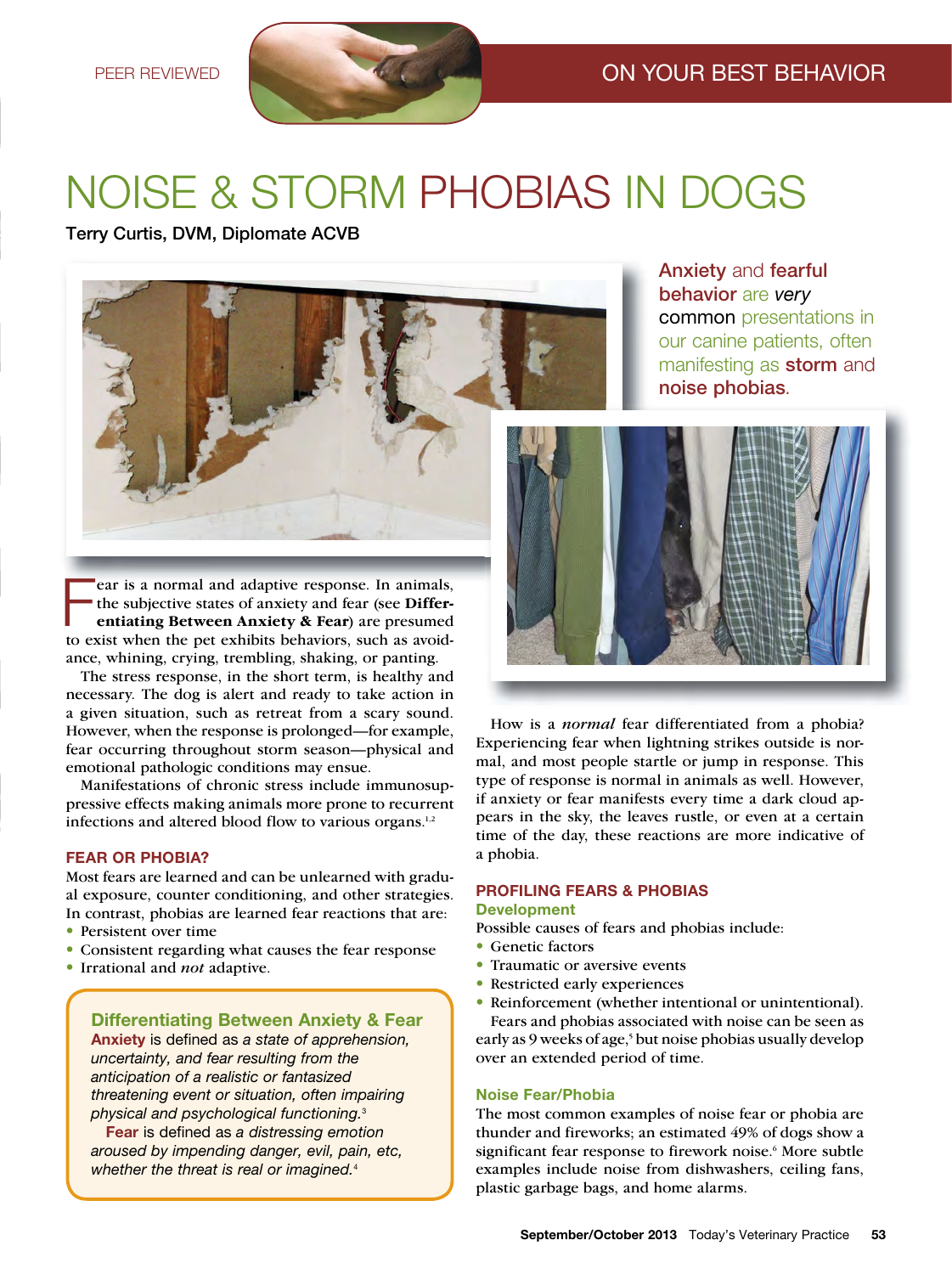#### Storm Fear/Phobia

Dogs diagnosed with storm phobia can react with anxiety or fear to wind, rain, thunder, lightning, and other associated stimuli, including barometric pressure changes, the "smell of rain," static electricity, and even time of day. One study demonstrated a 207% increase in salivary cortisol levels after exposure to simulated sounds of a thunderstorm.<sup>7</sup>

When faced with these stimuli, dogs may hide or stay near the owner, tremble and shake, or drool profusely. In worst-case scenarios, panicked dogs may try to "escape" from crates, rooms, houses, and fences, severely injuring themselves as well as causing extensive damage both inside and outside the home.

An inciting cause may exist, such as a very severe storm or lightning strike. In patients where an event is not thought to be the cause, identifying another cause is, at best, a guess. This is an area that requires further investigation; for example, do certain dogs have a genetic predisposition to anxiety that increases the chance they will develop a fear or phobia?

#### TREATMENT OF STORM PHOBIA

Depending on presentation, treatment of storm phobia may be straightforward. Such solutions include:

- Bringing the dog indoors during the storm
- • Providing background noise (television, radio, fan, or white noise)
- Offering a safe place, such as a bathtub, laundry basket, or open closet
- If possible, having the owner present.

Given the complex nature of storm phobia, however, treatment is challenging and requires intensive follow-up in some dogs. The dog may be responding to impossibleto-control stimuli, such as changes in barometric pressure, ionization, and lightning, making desensitization difficult.

#### THERAPEUTIC TRAINING

#### Desensitization & Counterconditioning

If the dog responds with fear to the sound of rain or thunder, desensitization and counterconditioning (DS&CC) can be attempted using a CD of storm noises.

- 1. Start with the least scary stimulus (from the individual dog's perspective), such as rain.
- 2. Begin each stimulus softly, with a gradual increase in volume.
- 3. Move slowly and gradually to sounds, such as thunder, that trigger more intense fear.
- 4. Sessions should take place daily for 5 to 10 minutes, or as the owner's schedule permits.

The goal is to keep the dog calm and relaxed during the session. However, the CD should NOT be played as background noise, playing loudly, because this may worsen the anxiety due to the "flooding" effect or technique (see **Flooding: Can It Drown Fears**).

While DS&CC can be used for other noises, such as fireworks, it is often ineffective for treatment of storm phobia because sound alone cannot recreate the weather event completely.

#### Classical Conditioning

Classical conditioning (CC) can work very well. With CC, the fear-triggering stimulus (dark sky, rain, thunder) is paired with a favorite treat and/or toy—whether or not the pet is entirely relaxed. This creates a positive association, such as *dark sky = cheese* or *thunder = hot dogs*. These "storm parties" allow the pet to look forward to something very special when the stimulus develops rather than reacting in fear.

### Flooding: Can It Drown Fears?

*Flooding* is the process of deliberately exposing an anxious dog to a "scary" stimulus at maximum intensity until the dog stops reacting in an anxious manner. While the goal may be to habituate the dog to the stimulus and gradually lessen its response through repeated exposure,<sup>8</sup> flooding may actually increase anxiety.

Once a flooding session starts, it must be continued until the fear response ceases, no matter how long it takes. The dangers involved include the animal directly harming itself, harming the environment, or experiencing a stress response of such intensity that its health is compromised. An end result may be *learned helplessness*—the dog realizes that there is no escape from the stimulus.

Ideally, CC should begin when the dog is a puppy, learning at a young age that the outcome of the storm is something positive. Anxiety stems from uncertainty—by ensuring the outcome early on, the puppy will learn to expect food, a special toy, or other positive item or experience during a storm, with no reason to expect frightening stimuli.

#### THERAPEUTIC PRODUCTS

#### Capes & Wraps

Some dogs respond well to the various capes and wraps available, including the Storm Defender Cape [\(stormde](http://stormdefender.com)[fender.com\)](http://stormdefender.com), Anxiety Wrap [\(anxietywrap.com\)](http://anxietywrap.com), and Thundershirt [\(thundershirt.com\)](http://thundershirt.com).

In a study that evaluated the efficacy of the Storm Defender Cape (**Figure**), which reportedly has anti-static properties, 70% of owners reported some degree of improvement in their storm phobic dogs after the fourth use of the cape.<sup>9</sup>

The Anxiety Wrap and Thundershirt are designed to apply gentle pressure to the dog's torso, resulting in fear

#### Never Use Punishment

Under NO circumstances should punishment be used when an owner is helping his or her dog overcome noise or storm phobias, especially if there has been physical damage that occurred while the owner was away. Punishment only serves to increase the pet's anxiety and fear. Make the owner aware that keeping the pet calm and relaxed is a requisite part of treatment.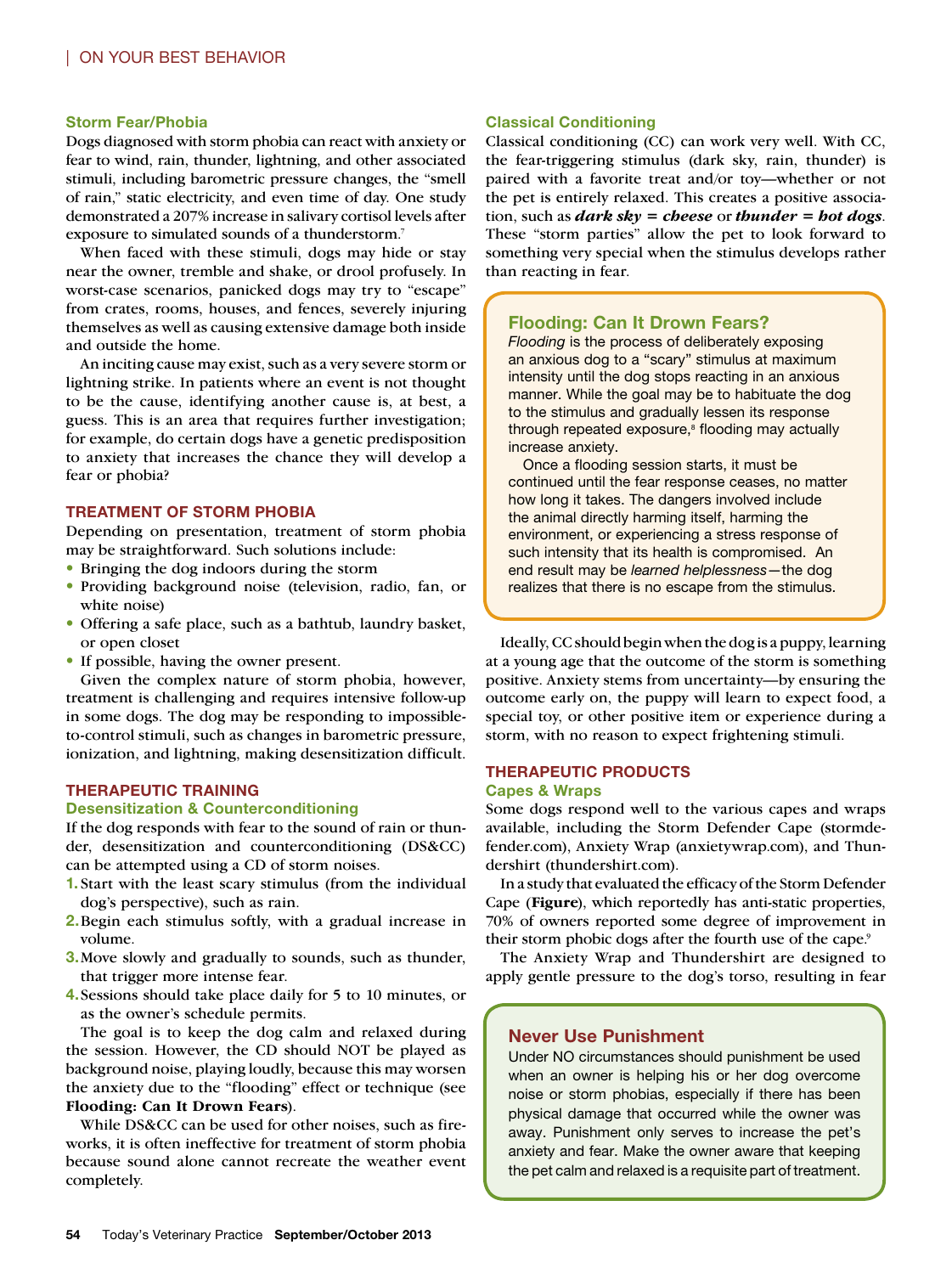

*Figure. Benny the dog is relaxing in a Storm Defender Cape rather than hiding in the closet (page 53) during thunder storms.*

reduction by maintaining "swaddling" pressure and applying acupressure. In a recent study, after 5 uses of the Anxiety Wrap, 89% of owners reported that it was at least partially effective in treating their dogs' thunderstorm phobias. This percentage was significantly higher than those who rated it as noneffective.<sup>10</sup>

Since many owners are at work when storms hit, it is my experience that such capes/wraps can be left on during the day—indoors—without negative effects.

#### Pheromone Products

Pheromone products can help dogs with noise and storm anxiety. Adaptil [\(ceva.us\)](http://ceva.us) contains a synthetic analogue of dog appeasing pheromone (DAP), which reportedly helps provide reassurance and comfort to puppies and dogs of all ages. One study showed that desensitization (using a sound CD) in combination with DAP helped dogs handle their fear of fireworks.<sup>11</sup>

Adaptil is available in 3 forms:

- 1. Diffuser that covers approximately 600 square feet
- 2. Collar that (when fitted snugly) constantly diffuses DAP
- 3. Spray for use on bedding and other surfaces, but NOT on the dog.

The diffuser and collar are effective for 3 to 4 weeks and should be used for the duration of storm season for maximum response.

# THERAPEUTIC MEDICATIONS

#### Antidepressant/Antianxiety Medications

A daily maintenance medication can be given to decrease the overall anxiety of a dog with storm phobia, including:

- Selective serotonin reuptake inhibitor (SSRI), such as fluoxetine, paroxetine, and sertraline
- Tricyclic antidepressant (TCA), such as clomipramine (Clomicalm[, novartis.us\)](http://novartis.us)

Treatment can be instituted approximately a month before "storm season" and, if appropriate, the dog may be slowly weaned off the medication after the season is over.

### Benzodiazepines

For panic that many dogs experience during storms, a fastacting benzodiazepine (ie, alprazolam, diazepam, lorazepam, clonazepam) can be given 30 to 60 minutes before the storm starts. Since owners cannot always be present during a storm, the benzodiazepine can be administered prior to the owner leaving the home if a storm is predicted. Additional doses can be administered as needed.

If the storm-phobic dog is an "only" dog or can be isolated from housemates, owners can provide a midday dose of the benzodiazepine within a "meatball" inside an automatic feeder—set to open in time to address any afternoon storms.

# Serotonin Antagonist Reuptake Inhibitor

Trazodone, a serotonin antagonist reuptake inhibitor, can be effective used alone or in combination with either a SSRI, TCA, or benzodiazepine.<sup>12</sup> Combination therapy between trazodone and a SSRI or TCA must be monitored carefully for serotonin syndrome, an unlikely (at recommended doses) but serious complication.

# Natural Extract

One study has shown that the combination of the botanical extracts *Magnolia officinalis* and *Phellodendron amurense* in Harmonease Chewable Tablets [\(harmoneasevet.com\)](http://harmoneasevet.com) is effective in dogs for the management of stress-related behaviors seen in storm phobia.<sup>13</sup>

*(Continued on page 59)*